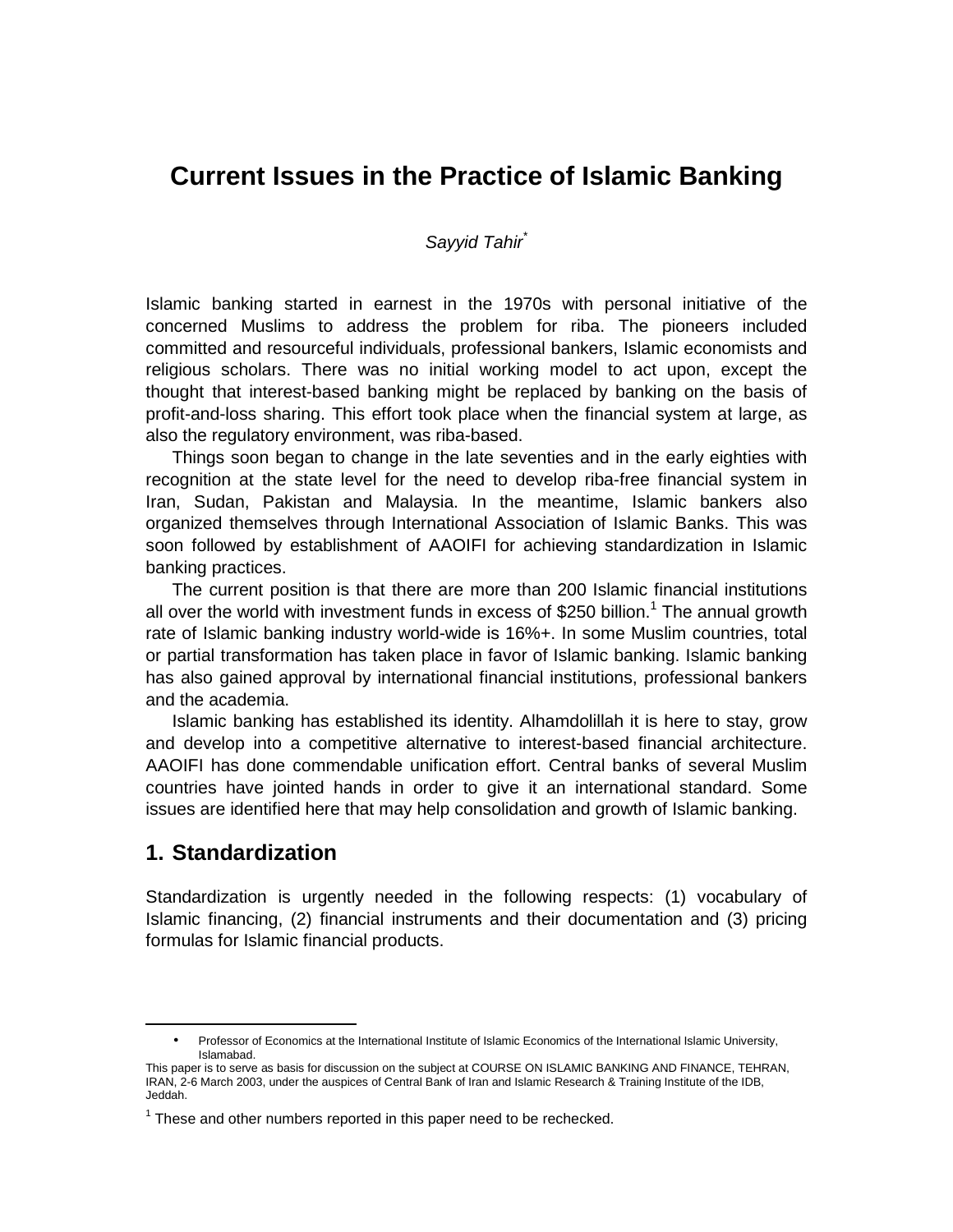#### **1.1 Vocabulary of Islamic Banking:**

There is no universally followed terminology for Islamic financing. One finds interbank differences in the use of terms. For example, while majority of Islamic banks use the nomenclature Murabahah to stand for financing via sale on deferred payment, some label it *Bai' Thaman bil Ajil*.—Quite interestingly, these latter institutions also offer Murabahah financing products.<sup>2</sup>

In addition to the above, selective interpretation of Arabic terms creates confusion among the bank clients and the public. For example, *istisna'* originally means manufacturing and delivery of something against advance payment. But in Islamic banking quarters, *istisna'* financing signifies payment by an Islamic bank to the manufacturer of a thing for its delivery to the bank's client with whom the bank has sale-on-deferred-payment relationship. Thus the term *istisna'* financing is somewhat of a misnomer. This and some other terms are likely to be a hurdle in communication among Shari'ah scholars. And, this may also hinder popularization of Islamic banking.

#### **1.2 Financial Instruments and Their Documentation:**

It is difficult to think of "identical" documentation for all Islamic financial institutions in lieu of a given Islamic financial instrument. This is because practical concerns may vary from institution to institution, practical needs may not always be the same, and, last but not least, door for financial innovation in emergent situations will always remain open. Nevertheless, there has to be some measure of standardization in financial instruments for speedy migration to Islamic financial system in the Muslim world. This is almost a must for regulatory purposes.

#### **1.3 Pricing Formulas for Islamic Financial Products:**

Any financing operation by an Islamic bank will involve accommodation of interests of the bank's principals, the bank staff and the fund-seekers. These concerns are addressed mainly through "pricing" of the financial products.—Of course, security for financing also matters (*see below*). Standard pricing formulas, in the light of Shari'ah principles, are needed for those on the front desk for efficient working of the Islamic financing model. Their development will also help promotion of Islamic financing in academic and professional circles.

## **2. Public Awareness**

Islamic financial model is feasible. There is no question about this. In fact, with the availability of more financing modes than those recognized at present, it is bound to

 2 References to actual banks are avoided in this paper. If found desirable, they shall be included in final draft of the paper.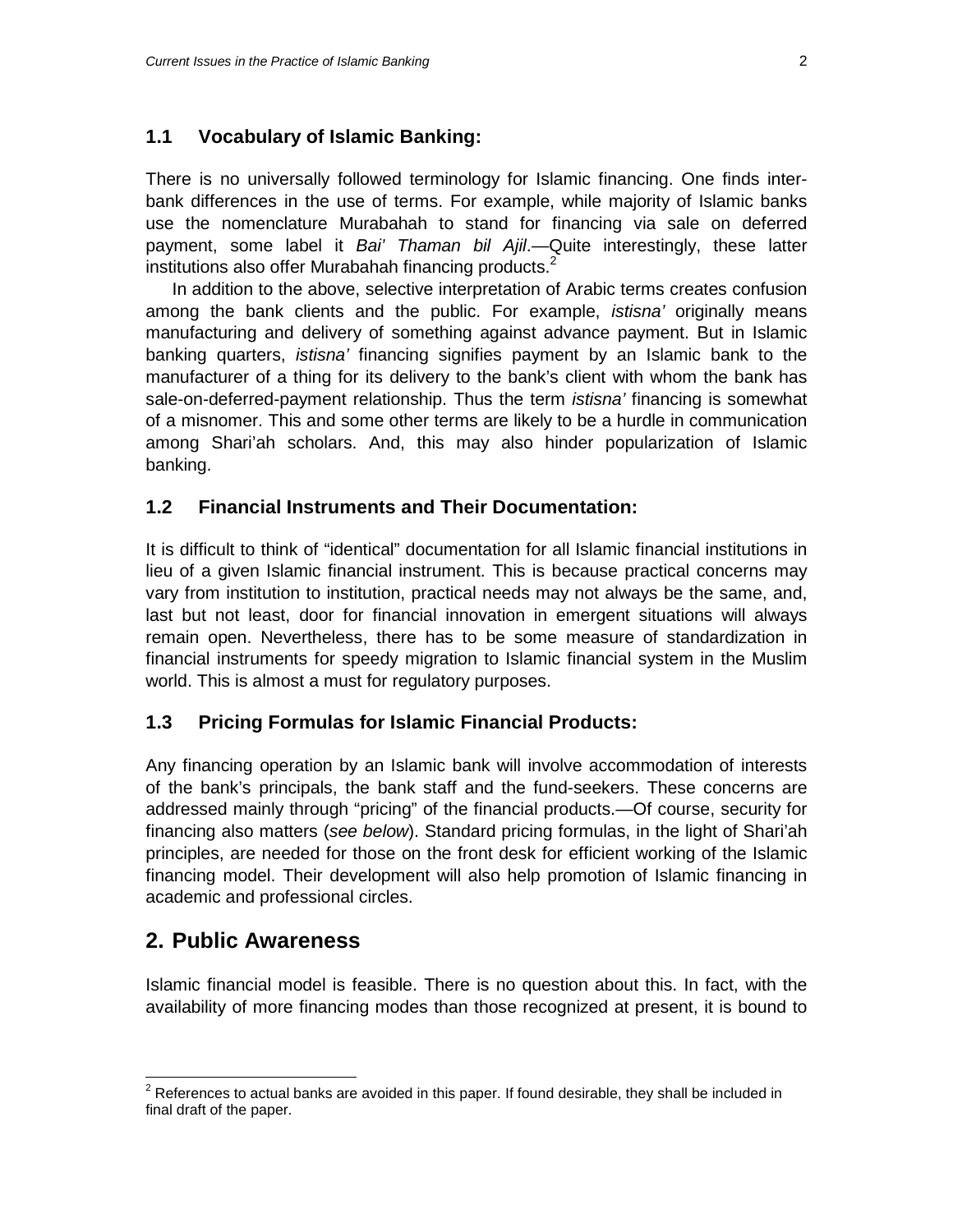be more versatile and efficient.<sup>3</sup> But it faces problem of general acceptability. This is mainly due to unfamiliarity with the various Islamic modes of financing. This problem is likely to be solved over time. But pace of development of Islamic banking can be expedited through the following: (1) public education campaigns, (2) inclusion of Islamic banking concepts in school curriculum, (3) making Islamic financing course a part of business administration programs and (4) offering full fledged degree programs in Islamic financing. There is already some progress on (3) and (4).

## **3. Training of Banking Professionals in the Use of Islamic Financial Products**

Lack of qualified manpower is one of the biggest hurdles in the advancement of Islamic banking. Pioneers in Islamic banking developed their financial instruments and painstakingly trained their staff. There is no training institute to meet manpower needs of existing and future Islamic banks. Some of the reasons for this lacuna are understandable. For example, lack of consensus on form and details of Islamic financial instruments and nonexistence of Islamic reporting and accounting procedures. Some work has been done. But a lot more is still needed, especially on the fundamentals. Nevertheless, there is enough material to offer short training courses in Islamic banking.

It is pertinent to note here that bank staff shall need a different orientation in the Islamic framework. At present, financial institutions are mainly interested in safe recovery of their principal along with a return. Evaluation criteria for processing funding requests and security provisions in agreements with clients, serve this purpose. But the said goals and process have resulted in a particular psyche and business culture in the financial world. Bank functionaries at the branch level mostly act passively. They "entertain" requests for financing rather than "going out and seeking investment avenues". As far as we can understand, the root cause for this situation is dichotomy between financing and the actual use of funds due to the financial instruments being loan-based. In Islamic banking industry, the nature of financial instruments will affect banking in two ways:

- (1) Islamic bankers will be forced to adopt an outreach approach in pursuit of economic applications of funds in the marketplace.
- (2) Follow-up of financing, such as delivery matters in trade-based financing or monitoring musharakah financing.

The need for aggressive marketing of Islamic financial products and the follow-up considerations will add a new dimension to training programs for Islamic bankers.

## **4. Emphasis on Shari'ah Audit instead of Reliance on Shari'ah Supervision**

In the early phase of Islamic banking, professional bankers took the lead. But they were not well-versed in the Shari'ah. Therefore, Islamic banking model emerged as

<sup>-</sup> $3$  Virtually all existing bank financing instruments are variants of loan transaction. As against this, Islamic banks will have trade-, leasing- and partnership-based instruments.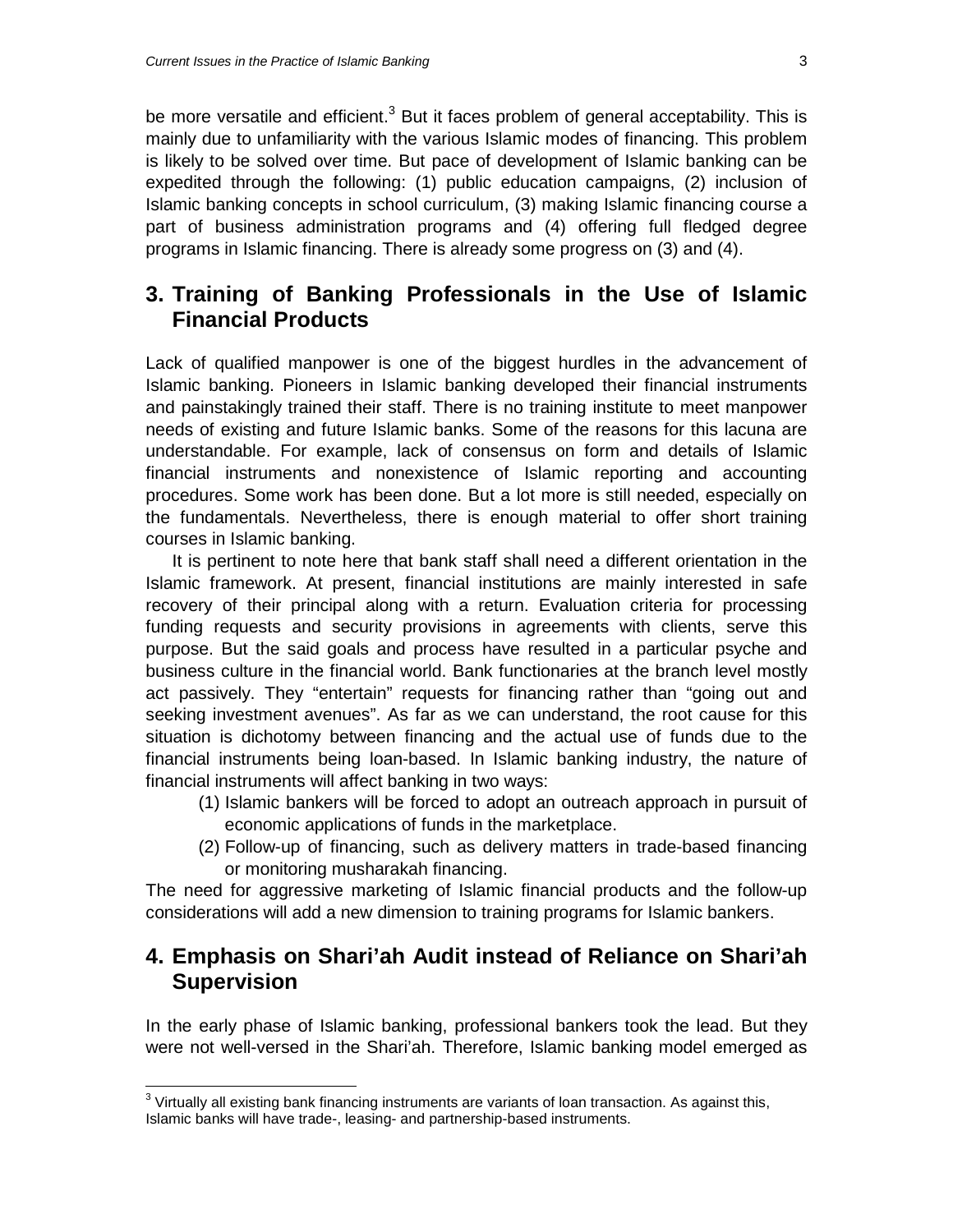"banking under Shari'ah supervision". Practically this was done through delegating authority for the Shari'ah matters to the respective Shari'ah Boards, absolving Islamic bankers of their responsibility in Shari'ah violations. Of course, in principle, Shari'ah Boards have the authority to impose their viewpoint. But logistic considerations do not permit timely vetting and/or monitoring of all banking operations.

In view of the above, it will be more fruitful if the following approach is adopted:

- (1) The Islamic financial instruments should be properly and fully developed, accommodating all relevant factors.
- (2) Principals of Islamic banks should set economic and Shari'ah parameters for providing bank financing.
- (3) Bank officials at the branch level should be given full freedom for making routine financing decisions, of course, in the light of the abovementioned parameters.
- (4) There should be both random and regular, either biannual or annual, Shari'ah audit of all financing operations.
- (5) The prospects of Shari'ah compliance should be ehanced through introduction of penalties for the bank staff and Shari'ah-rating of the bank.

The above approach shall be needed in any case for expediting Islamic banking at the retail level.

## **5. Reduction in Financing Costs**

In the first place, financial instruments need to be developed such that the number of practical steps at bank level is reduced to bare minimum required by the Shari'ah. This may be done by delegating maximum number of functions to third parties, including the client, without compromising on the dictates of the Shari'ah. For example, in Murabahah financing banks can avoid physically taking possession of the goods sold by instructing the original sellers to deliver them directly to the bank client.

 In addition to the above, financing costs can also be reduced through provision of adequate leverage for financial institutions in the settlement of transactions. This can be done as follows. The financial contracts may be engineered with divisible collateral. They can also be registered with the judicial authorities before putting them into effect. Of course, this latter step will involve some initial costs. But those costs will be outweighed by gains stemming from their reflection in the price of financial products and ensuing reduction in litigation costs.

## **6. Establishment of Real Market Links**

Trading modes of financing require contact with suppliers in the case of murabahah financing and marketing channels for disposing of merchandize produced in the name of financial institutions under salam financing. Similar considerations also arise in other Islamic financing modes, for example, leasing. Standing arrangements with suppliers and marketing agencies can considerably reduce transaction costs and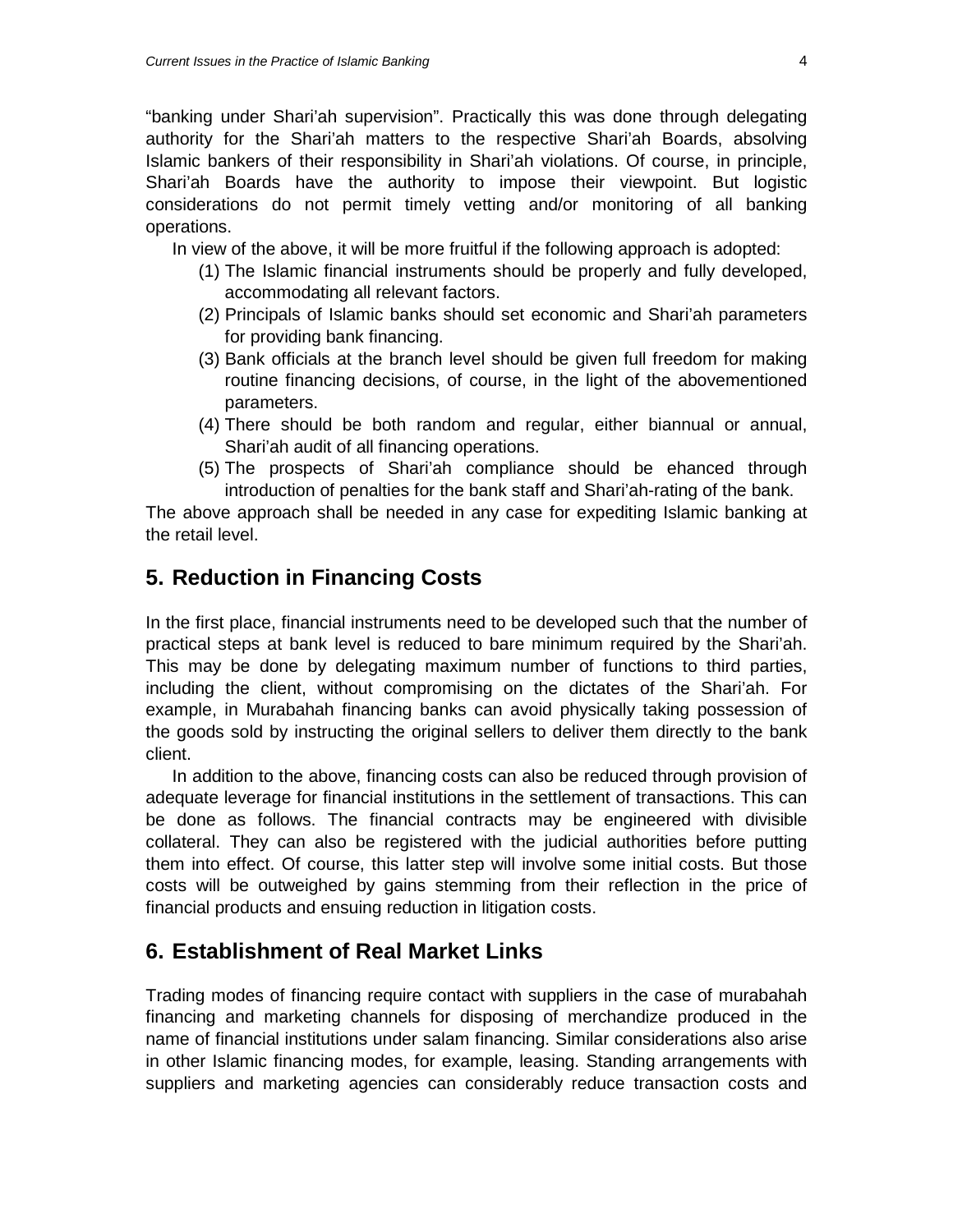financial risks for Islamic banks. Retail Islamic banking shall also be helped in this way.

## **7. Institutionalization of Recovery of Debt**

Timely recovery of debt is critical for the success of Islamic financing. In general, debt is created with actualization of obligations of a client. Payment defaults, whether in lieu of some installment or the principal, can adversely affect business plans of Islamic banks, their working and, above all, settlement with different groups of depositors. The Shari'ah bars creditors from charging for payment delays (*al-***Bagarah 2: 279**). And, the prohibition of indexation for inflation of loans and debts can make the matters worse in inflationary regimes. In an Islamic environment, these problems will have to be addressed at several levels.

 Measures available to Islamic banks may include careful evaluation of financing requests (including credit rating of the clients), proper pricing of Islamic financial products, effective covering contracts and efficient machinery for enforcement of contracts. Notwithstanding these, however, as the financial system grows in size, institutions specializing in recovery of debts would be needed. Factors leading to their emergence are likely to be economies of scale enjoyed by such institutions and potential reduction in recovery costs for the financial institutions.

 There is also need for redefinition of legal rights of the creditors. For example, debts may be recognized as first charge on the assets of the debtors as soon as they become due. Of course, a margin may be given for Shari'ah-recognized basic personal needs of the debtors.

## **8. Risk Management**

Nature of Islamic financial instruments implies that Islamic banks face not only the traditional commercial credit risk of their clients but also other risks associated with the instruments. For example, market risk for salam financing or potentially damaging claims due to ownership of assets in lease financing. Several such risks can be addressed through design of financial contracts. As for commercial credit risk of the client, Islamic banks can reduce it through the following action:

- (1) Innovative collateral arrangements, third-party guarantees and credit rating of clients by specialized institutions
- (2) Choice of an appropriate financial instrument available in the Islamic setup
- (3) Pricing of Islamic financial products

Islamic banks are likely to have advantage in risk management as compared with their interest-based counterparts who can make recourse to only the first and the third option.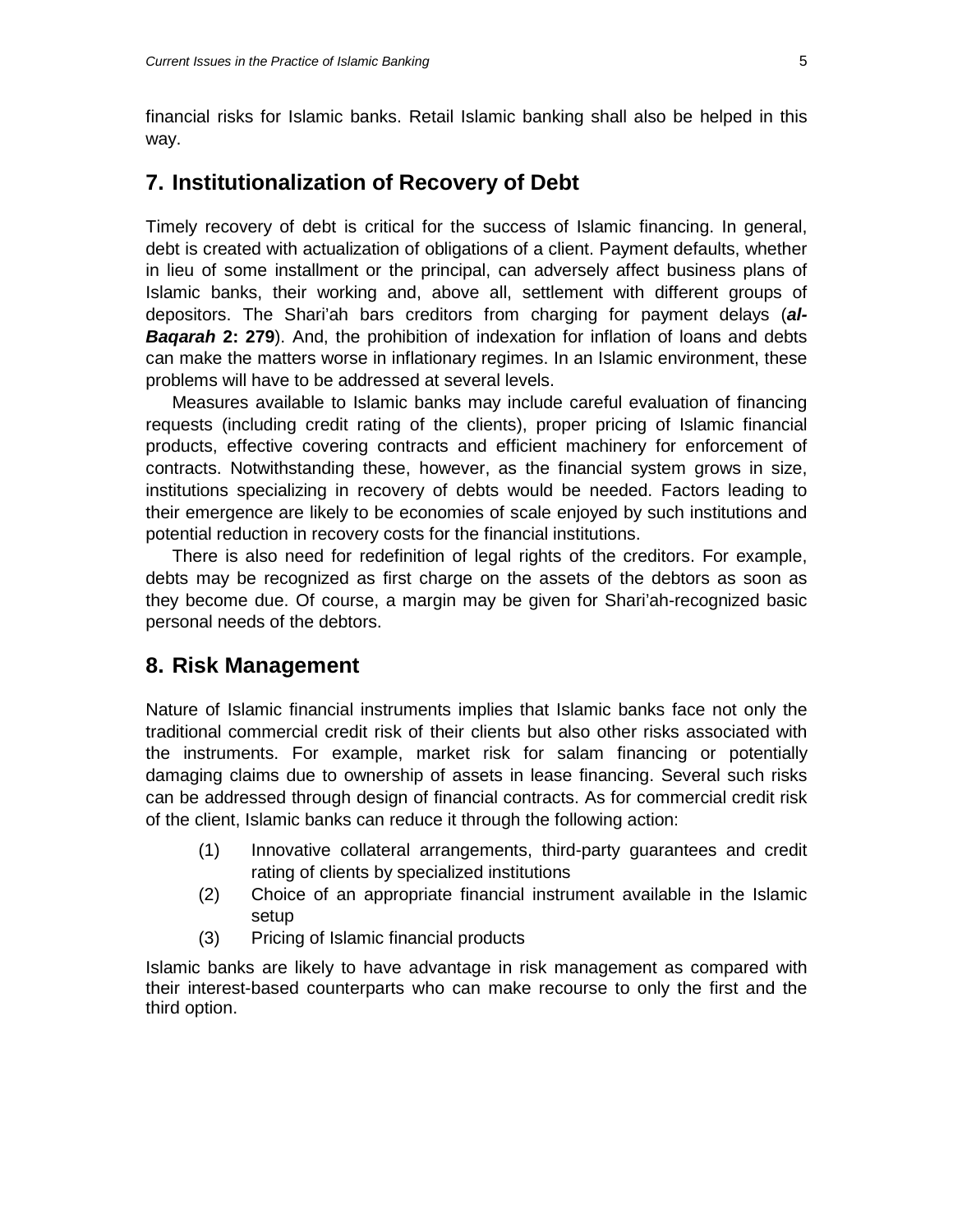# **9. Accounting**

Accounting represents by far the biggest challenge in the implementation of the Islamic financial paradigm. At present, efforts at AAOIFI are leading toward standard accounting norms for Islamic banks. But some serious questions are yet to be asked.

The Shari'ah is about rights and responsibilities. When question of property rights comes, parameters are exogenously given in the Qur'an and Sunnah. Some implications of this point for accounting purposes are as follows:

- (1) Income is not realized when it accrues but when it is materialized. In the case of murabahah financing, therefore, there is need to bring in new steps whereby banks acquire claims of the parting depositors to the funds tied in financing. A parallel step will be needed to accommodate new depositors in the bank's future income from the investments tied in murabahah financing.
- (2) The Shari'ah is relevant for the cost side also. When depositors offer funds to the banks on partnership basis, they are dealing with the legal person "bank" that is personified by infrastructure of the bank, its staff, etc. This legal person is supposedly responsible for providing investment services to the said depositors. With this being the case, Islamic banks cannot charge their establishment costs to operating expenses for deposits raised on the basis of musharakah or modarabah.
- (3) In the Shari'ah, costs are associated with acquisition of property rights. If this understanding is correct, then costs should normally be payments to third parties in lieu of acquisition of ownership of some thing or exclusive rights to some service. This places question mark on treating depreciation charges on fully owned durable assets for a business venture as costs.

 These examples can be multiplied. No doubt, the concerned parties might have genuine concerns. But fresh thinking is necessary to ascertain how these and similar other issues can be resolved in Shari'ah-compliant and beneficial ways.

# **10. Financial Products Yielding Stable Income Flows**

These are needed for pensioners, widows, orphans and similar other vulnerable groups in the society that rely on fixed income schemes. This is a challenge that Islamic banking has to answer.

# **11. Divisible and Tradable Financial Instrument for Government and Industry Needs**

Government is the largest user of credit in any country. The situation is precarious in the Muslim countries where tax revenues are consistently outstripped by government expenses for miscellaneous purposes. The problem of ever-rising public debt has made the matters worse. This situation underlines the need for Shari'ah-compliant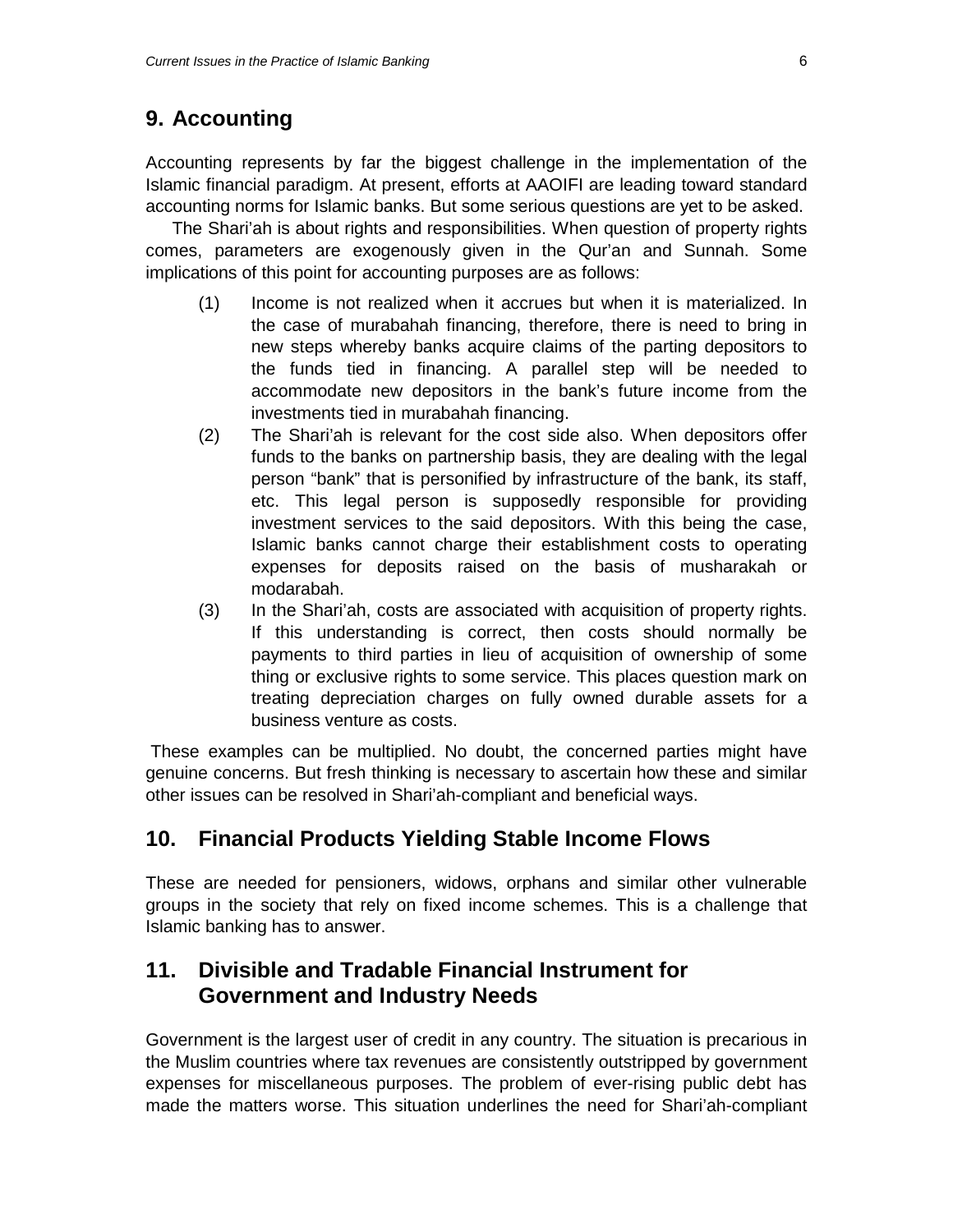divisible and tradable financial instruments for meeting government needs. 4 The same can be used for large-scale investments in the private sector.

#### **12. Regulation and Control of Islamic Financial Institutions**

This is a vast subject. We restrict our observations to regulation and control of Islamic banks.

Regulation and control of Islamic banks would be necessary to ensure that they remain "financial institutions". That is, there role should not go beyond plugging financial gaps that bar real transactions from taking place in the economy. To allow Islamic banks to go beyond this would be sowing the seeds for monopolies and oligopolies in the economy, something against the express Desire of Allah SWT (*al-Hashar 59: 7)*.

Islamic banks may be required to maintain reserves in lieu of their obligations to depositors who keep funds with them for safekeeping. But as deposits mobilized on partnership basis, no similar restrictions may be imposed on profit-sharing ratio. This is because Islam permits the competent authority to regulate entry into marketplace. But the matter of terms of contracts is left to willing consent of the contracting parties. Notwithstanding this, however, goals of controlling the volume of liquidity may be achieved by imposing quantitative restrictions on the stake that Islamic banks should put in before soliciting funds from others.

 In the larger interest of the economy, sectoral targets might be prescribed for Islamic banks. That is, the banks may be called upon to utilize some of their expertise and resources to finance priority sectors in the economy. Such a requirement would be akin to a parameter for entering into and remaining in banking activities.

 The equivalents of existing open market operations by central banks can take place in the Islamic money market. But their nature and scope would depend on two things. First, the central banking authority should remain neutral among the existing Islamic banks when it comes to offering fresh liquidity. Second, the authority ought to use Shari'ah-compliant financial certificates and securities of government, corporate sector and Islamic banks.<sup>5</sup>

 Note that the above points are in addition to what a central bank may prescribe as part of prudent regulations.

## **13. Migration from Riba-Based to Riba-Free Banking**

Some Muslim countries have adopted a dual banking system in the hope of gradually shifting to riba-free banking. The Pakistani model allows for establishment of full-fledged Islamic banks, Islamic subsidiaries by conventional banks and Islamic banking branches by conventional banks. This process need to be carefully handled so that the interests of those opting for Islamic investments of their funds, are

 4 Several useful options for this purpose are outlined in Chapter 5 of *IIIE's Blueprint of Islamic Financial System* (Islamabad: International Institute of Islamic Economics, 1999).

<sup>5</sup> Details of these points are given in Chapter 7 of the *IIIE's Blueprint*.